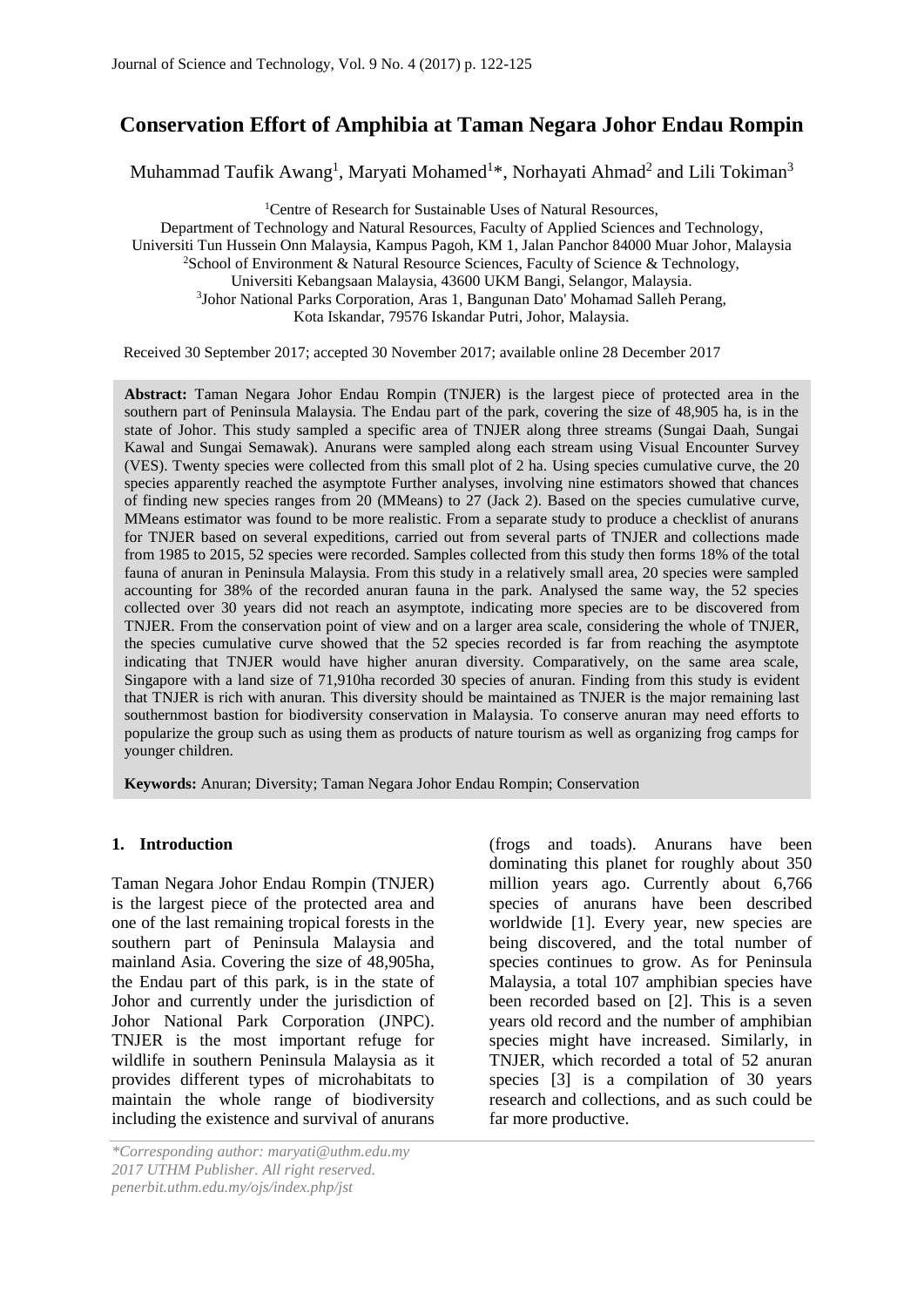#### **2. Methodology**

This study focusses on three different streams namely; Sungai (Sg.) Da'ah, Sg. Semawak, and Sg. Kawal in Fig. 1.



**Fig. 1** Study sites (three streams) at TNJER

Anurans were sampled using Visual Encounter Survey (VES). This involved active searching along the streams and surrounding areas within the time frame of 3 hours from 8 pm to 11 pm. Samplings were carried out by four people and specimens collected using the hand-grabbing method with the aid of a headlamp. Each specimen that were captured were identified in whenever possible. Otherwise, the specimen was put in different plastic bags, individually for further confirmation in the laboratory. Species identification was done by referring to [4], and also through the online database on amphibians by [5].

#### **3. Results**

Although this study was done in a relatively small area, of about 2ha (along three streams) it managed to record 20 anuran species with a total of 772 individuals from five families. This result accounted for 38% of the total anuran fauna recorded from TNJER and 18% of the total anuran fauna in Peninsula Malaysia. Considering TNJER as a whole and based on collections made from 1985 to 2015 a species cumulative curve (SAC) was plotted against a time frame of 30 years (Fig. 2). The curve shows that it is far from reaching the asymptote; indicating of possible discovering new record/species.

On the contrary, comparing to Singapore with a land size of approximately 71,910ha,

only 30 amphibian species had been recorded (two caecilians and 28 anurans) based on [6]. Singapore has a larger land mass of 50% yet has a poorer species diversity than TNJER. From the conservation point of view, this is enough reason to protect anuran diversity in TNJER.





In addition, TNJER is very special as it home to two endemic species of anuran namely *Ansonia endauensis* and *Ingerophrynus gollum*. As in this study, 47 individuals of *A. endauensis* and 24 individuals of *I. gollum* has being recorded throughout the nine months ampling. This finding that these species are abundant and easily found at TNJER. Besides that, there are two other species that were harvested for their meat by the local people; *Limnonectes blythii* and *Limnonectes malesianus.* The size of these frogs could reach one kilogram per individual and the current price per kilogram could reach RM60-70. This could affect the population of these species as demand from restaurants is high. The picture of all species mentioned above is listed in Appendix 1.



**Fig. 3** The species accumulation curve of current study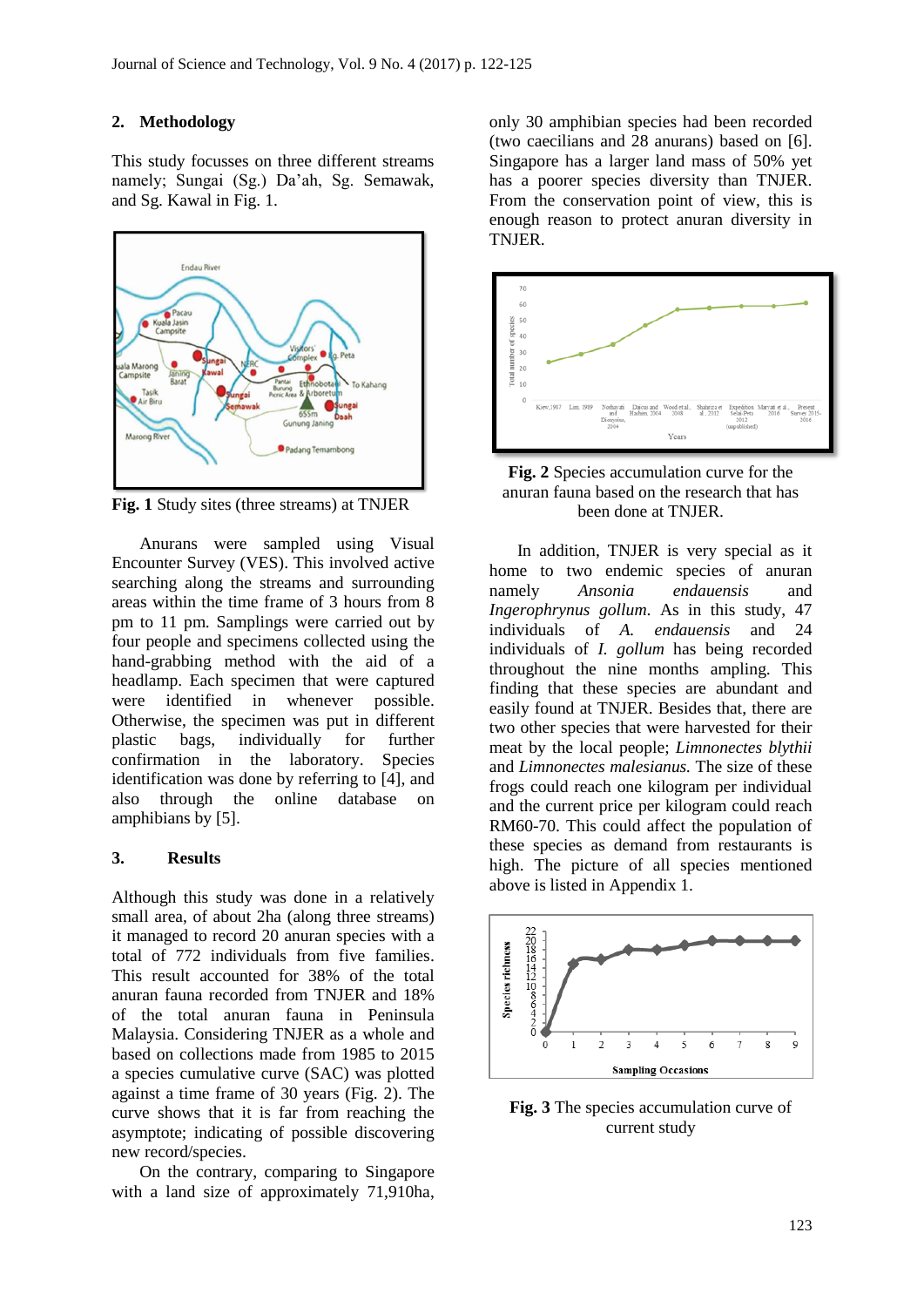

**Fig. 4** The non-parametric estimators

Focusing on the 20 species recorded in the current study, species cumulative curve (SAC) was plotted (Fig. 3). Results indicated that asymptote had been reached by the sixth collection. To verify further the total richness of this area analyses using nine non-parametric indicators were tested (Fig. 4). The result showed that chances of finding new species ranges from 20 (MMeans) to 27 (Jack 2). Based on the species cumulative curve, MMeans estimator was found to be more realistic.

## **4. Discussion**

Considering TNJER as a vast protected area, the SAC produced (Fig. 2) from a 30 years collection of anuran showed no sign of reaching the asymptote. This shows that there is a probability of finding new records or perhaps even new species. It could happen because of the number of individuals that must be sampled/ added up to the community to reach an asymptote could be much larger [7]. SAC is said to reach asymptote when the possibility of adding a new species to the list is nearly zero and the curve has already stabilized [8]. Comparatively a nine months collection from a much smaller area of 2 ha (SAC, Fig. 3) reached asymptote at the  $6<sup>th</sup>$ collection event and did not show any increment for the next three collections. This would means that the actual species richness of the 2ha plot is 20 species and no additional species is expected to be found there. This was verified by using nine non-parametric estimators. Although, the estimators estimated that, there is a possibility of adding up one to seven more species compared to the observed species (20 species), the potentials of each estimator need to be evaluated. One of the method to evaluate the estimators is by using direct approach (least sample need to reach asymptotes and lack erratic pattern of the curve). Chao 1 seemed to be most accurate estimator compared to others, it produces a small gap between the species observed and there was no erratic pattern shown in the curve (Fig. 4). Although MMeans seem more realistic, it is less favorable for estimating the species richness as this estimator is usually used for the qualitative measure.

In addition, the presence of two endemic species in TNJER highlighted the importance of this protected area for biodiversity conservation in Malaysia. It is now the prerogative of the park management to ensure that more effort is carried out to gather more information about the two endemic species and understand more of their ecology for better management of the species in particular and the park in general. This is to ensure that the population of these species can be maintained in perpetuity. With regard to harvesting of the two species; *Limnonectes blythii* and *Limnonectes malesianus* results from this study which indicated their abundance, it indicated that the population of these species are still unaffected. However more studies had to be carried out to verify this, or other alternatives had to be innovated such as frog ranching in the wild.

To conserve anuran may need efforts to popularize the group such as using them as products of nature tourism as well as organizing frog camps for younger children. To make this effort worth, few training courses have been done by the team at UTHM. One of the courses is the training on anuran tourism. This will help the tourist guides to vary their nature package and also to boost their confidence in nature tourism.

# **5. Conclusion**

Finding from this study is evident which prove that TNJER is relatively rich with anuran assemblages. A conservation effort to maintain TNJER needs to be planned and implemented as it is one of the last remaining southernmost bastions for biodiversity conservation in Malaysia. All sectors: government, private or universities need to work together in order to preserve this forest for the future generation.

# **Acknowledgement**

We would like to thank the Perbadanan Taman Negara Johor (PTNJ) for permitting us to